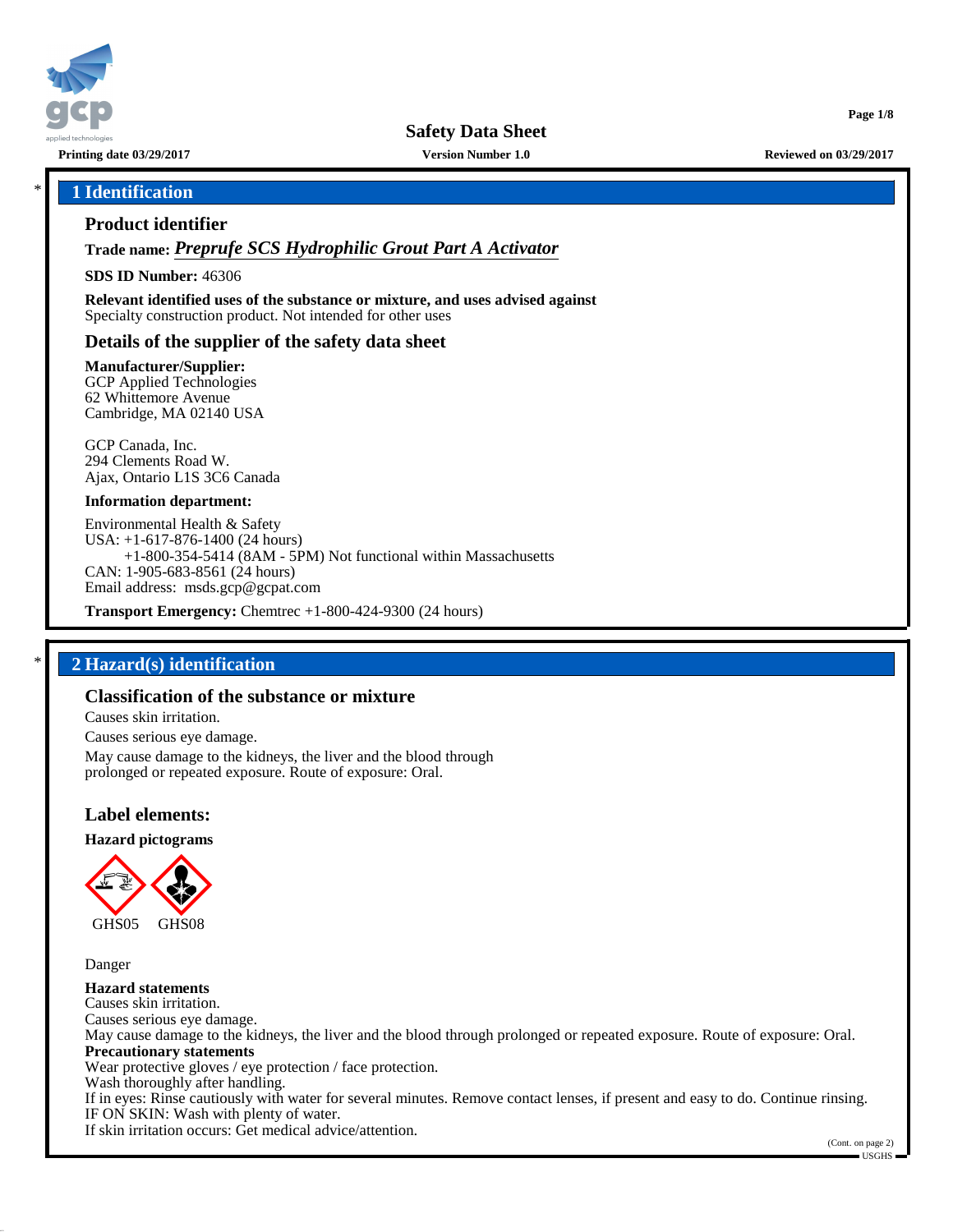**Printing date 03/29/2017 Version Number 1.0 Reviewed on 03/29/2017**

# **Trade name:** *Preprufe SCS Hydrophilic Grout Part A Activator*

Immediately call a POISON CENTER/doctor. Get medical advice/attention if you feel unwell. Dispose of contents/container in accordance with local/regional/national/international regulations. **NFPA ratings (scale 0 - 4)**

2 1  $\overline{\mathbf{0}}$  $Health = 2$  $Fire = 1$ Reactivity  $= 0$ 

## **HMIS-ratings (scale 0 - 4)**

**REACTIVITY** 0 \*2  $\boxed{1}$  $Health = *2$  $Flammability = 1$ Reactivity  $= 0$ 

# **Other hazards**

 HEALTH FIRE

**Results of PBT and vPvB assessment**

**PBT:** Not applicable. **vPvB:** Not applicable.

# \* **3 Composition/information on ingredients**

## **Chemical characterization: Mixture**

**Description:** Mixture of the hazardous substance(s) listed below with additional nonhazardous ingredients.

## **Hazardous components:**

102-71-6 Triethanolamine 50-100%

111-42-2 Diethanolamine 10-20% and 10-20% and 10-20% and 10-20% and 10-20% and 10-20% and 10-20% and 10-20% and 10-20% and 10-20% and 10-20% and 10-20% and 10-20% and 10-20% and 10-20% and 10-20% and 10-20% and 10-20% and

**Additional information:** Non-hazardous ingredients may be listed in Section 15; Right-To-Know disclosure.

# \* **4 First-aid measures**

## **Description of first aid measures**

**General information:** Get medical advice/attention if you feel unwell.

## **After inhalation:**

Supply fresh air. If required, provide artificial respiration. Keep patient warm. Consult doctor if symptoms persist.

## **After skin contact:**

Immediately wash contaminated skin with soap or mild detergent and water. If this chemical soaks clothing, immediately remove clothing and wash skin.

## **After eye contact:**

Rinse opened eye for several minutes under running water.

Rinse cautiously with water for several minutes.

## **After swallowing:**

Rinse mouth.

Do NOT induce vomiting.

Never give anything by mouth to an unconscious person.

## **Information for doctor:**

**Most important symptoms and effects, both acute and delayed** No further relevant information available.

(Cont. on page 3) USGHS

(Cont. from page 1)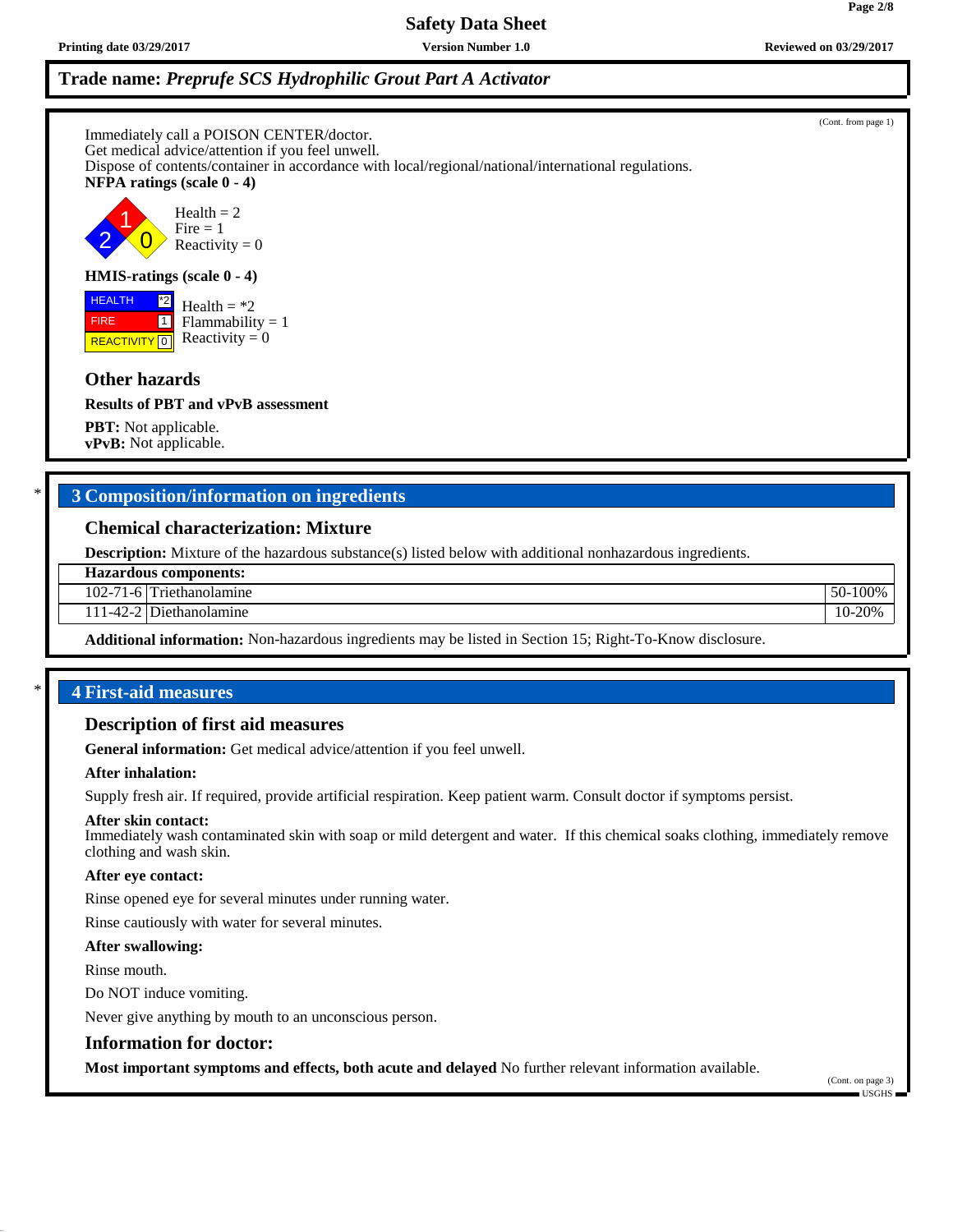**Trade name:** *Preprufe SCS Hydrophilic Grout Part A Activator*

(Cont. from page 2)

**Page 3/8**

**Indication of any immediate medical attention and special treatment needed** No further relevant information available.

## \* **5 Fire-fighting measures**

**Special hazards arising from the substance or mixture** No further relevant information available.

**Additional information** Collect contaminated fire fighting water separately. It must not enter the sewage system.

## \* **6 Accidental release measures**

### **Personal precautions, protective equipment and emergency procedures**

Wear protective equipment. Keep unprotected persons away.

## **Methods and material for containment and cleaning up:**

Contain and/or absorb spill with inert material (i.e. sand, vermiculite) then place in a suitable container.

Sweep up spilled product into receptacles.

Dispose contaminated material as waste according to section 13 of the SDS.

## **Reference to other sections**

See Section 7 for information on safe handling.

See Section 8 for information on personal protection equipment.

See Section 13 for disposal information.

## \* **7 Handling and storage**

#### **Handling:**

**Precautions for safe handling**

Risk of serious damage to eyes.

Open and handle receptacle with care.

Prevent formation of aerosols.

**Information about protection against explosions and fires:** No special measures required.

## **Conditions for safe storage, including any incompatibilities**

**Storage:**

**Information about storage in one common storage facility:** No special measures required.

**Further information about storage conditions:** Keep receptacle tightly sealed.

**Specific end use(s)** No further relevant information available.

## \* **8 Exposure controls/personal protection**

**Additional information about design of technical systems:** No further data; see item 7.

**Control parameters**

**Components with limit values that require monitoring at the workplace:**

**102-71-6 Triethanolamine**

TLV (USA) Long-term value: 5 mg/m³

(Cont. on page 4) USGHS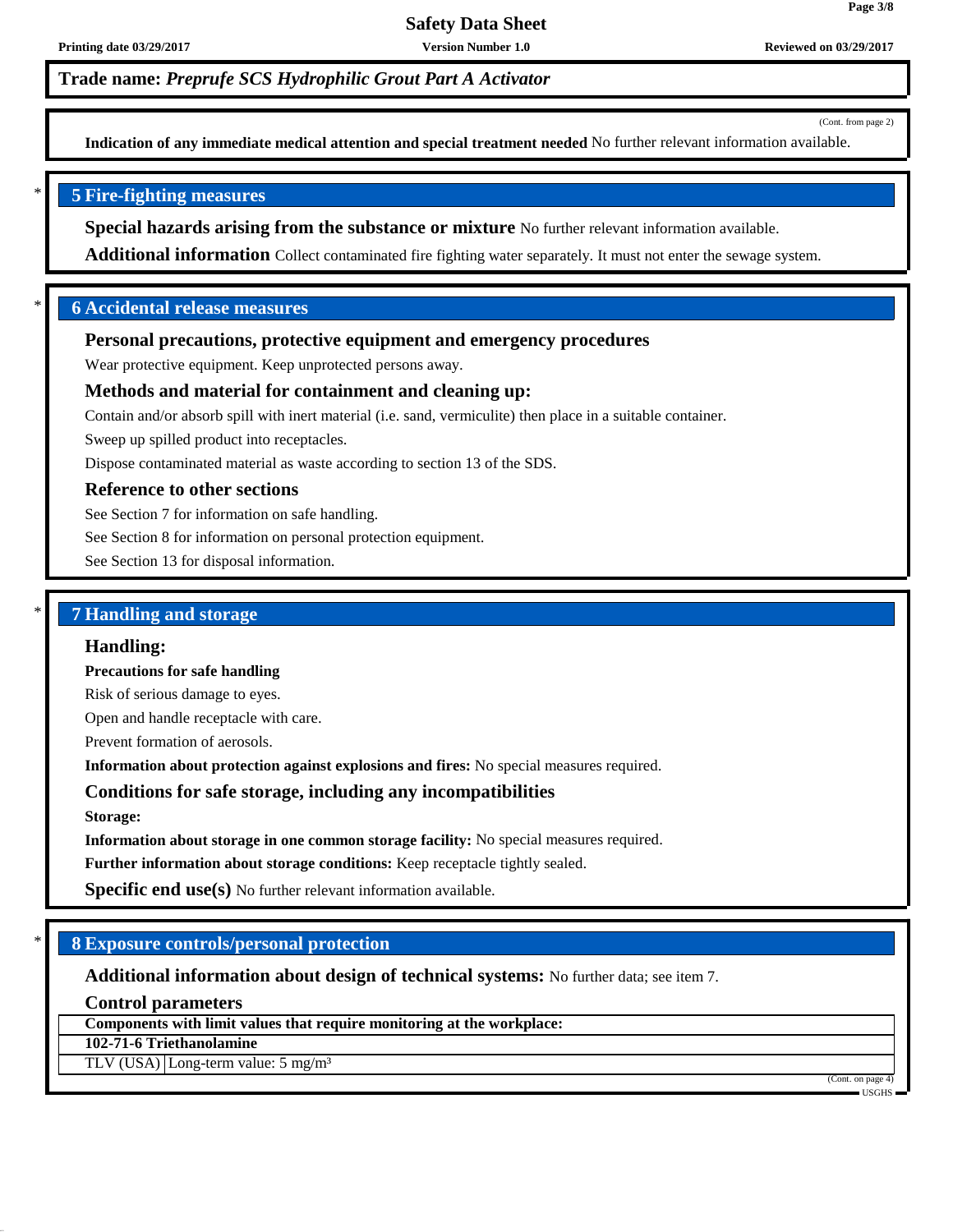## **Trade name:** *Preprufe SCS Hydrophilic Grout Part A Activator*

(Cont. from page 3)

**Page 4/8**

# **111-42-2 Diethanolamine** REL (USA) Long-term value: 15 mg/m<sup>3</sup>, 3 ppm TLV (USA) Long-term value:  $1*$  mg/m<sup>3</sup>,  $0.2*$  ppm Skin; \*inhalable fraction and vapor **Additional information:** The lists that were valid during the creation were used as basis. **Exposure controls Personal protective equipment:**

**General protective and hygienic measures:**

Avoid contact with the eyes and skin.

The usual precautionary measures for handling chemicals should be followed.

#### **Breathing equipment:**

Control exposure to ingredients with workplace control parameters if mentioned above. If no ingredients are listed, respiratory protection is generally not required.

If exposure limits are listed and may be exceeded, use approved respiratory protective equipment and filter type appropriate for the listed ingredients. (NIOSH, CEN, etc.).

**Protection of hands:** Gloves should be worn to prevent skin contact and should be impermeable and resistant to the product.

**Material of gloves** Gloves should be worn to prevent skin contact and should be impermeable and resistant to the product.

**Eye protection:**



Safety glasses with side shield protection.

Safety glasses with side shields should be worn to prevent contact due to splashing. Under high vapor mist concentrations, tightly sealed goggles should be worn.



A face shield should also be worn if there is potential exposure to splash or spray.

#### **Body protection:**

Protective work clothing

Use personal protective equipment as required.

Take off contaminated clothing.

## \* **9 Physical and chemical properties**

|                                     | Information on basic physical and chemical properties |                   |  |
|-------------------------------------|-------------------------------------------------------|-------------------|--|
| <b>General Information</b>          |                                                       |                   |  |
| Appearance:                         |                                                       |                   |  |
| Form:                               | Liquid                                                |                   |  |
| Color:                              | According to product specification                    |                   |  |
| Odor:                               | Characteristic                                        |                   |  |
| Odor threshold:                     | Not determined.                                       |                   |  |
| $pH-value$ (~):                     | Not determined.                                       |                   |  |
| <b>Change in condition</b>          |                                                       |                   |  |
| <b>Melting point/Melting range:</b> | Undetermined.                                         |                   |  |
| <b>Boiling point/Boiling range:</b> | 310 °C (590 °F)                                       |                   |  |
| <b>Flash point:</b>                 | 176 °C (349 °F)                                       |                   |  |
|                                     |                                                       | (Cont. on page 5) |  |

USGHS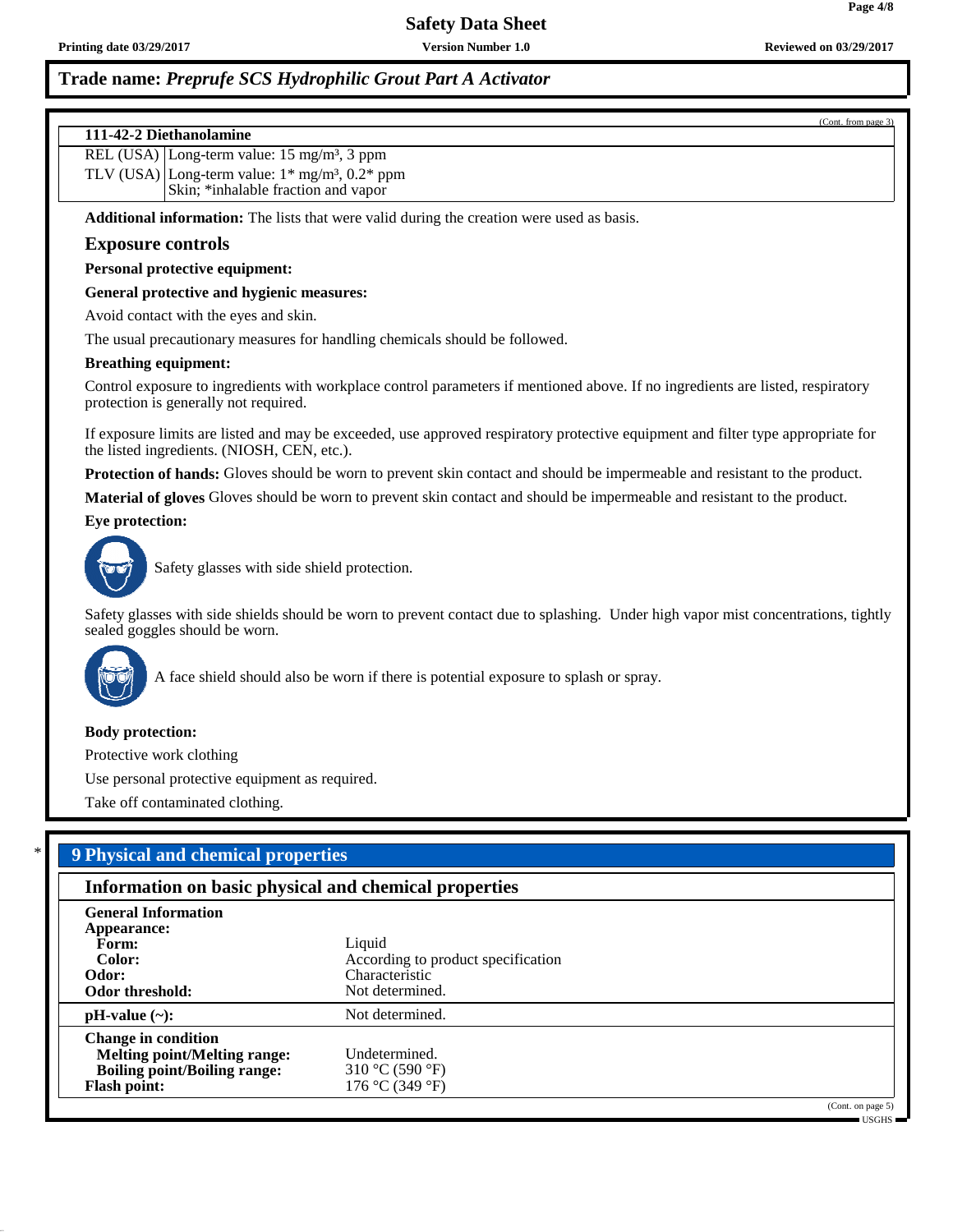**Page 5/8**

## **Trade name:** *Preprufe SCS Hydrophilic Grout Part A Activator*

|                                                                                                                                |                                                                                                                    | (Cont. from page 4) |
|--------------------------------------------------------------------------------------------------------------------------------|--------------------------------------------------------------------------------------------------------------------|---------------------|
| Method:                                                                                                                        | (estimated) Aqueous system.                                                                                        |                     |
| <b>Flammability (solid, gaseous):</b>                                                                                          | Not applicable.                                                                                                    |                     |
| <b>Decomposition temperature:</b><br>Auto igniting:<br>Danger of explosion:                                                    | Not determined.<br>Product is not self-igniting.<br>Product does not present an explosion hazard.                  |                     |
| <b>Explosion limits:</b><br>Lower:<br><b>Upper:</b><br><b>VOC Content (max):</b>                                               | $2.1$ Vol %<br>$10.6$ Vol %<br>Not determined.                                                                     |                     |
| Vapor pressure:<br>Density: (~) at 20 °C (68 °F)<br><b>Relative density</b><br><b>Vapor density</b><br><b>Evaporation rate</b> | Not determined.<br>$1.1$ g/cm <sup>3</sup> (9.18 lbs/gal)<br>Not determined.<br>Not determined.<br>Not determined. |                     |
| Solubility in / Miscibility with<br>Water:                                                                                     | Not miscible or difficult to mix.<br>Not determined.                                                               |                     |
| Partition coefficient (n-octanol/water): Not determined.                                                                       |                                                                                                                    |                     |
| Viscosity:<br>Dynamic:<br>Kinematic:<br>Molecular weight                                                                       | Not determined.<br>Not determined.<br>Not applicable.                                                              |                     |
| <b>Other information</b>                                                                                                       | No further relevant information available.                                                                         |                     |

## **10 Stability and reactivity**

**Reactivity** Stable under normal conditions.

**Chemical stability**

**Thermal decomposition:** No decomposition if used according to specifications.

**Possibility of hazardous reactions** No further relevant information available.

**Conditions to avoid** No further relevant information available.

**Incompatible materials:** No further relevant information available.

**Hazardous decomposition products:** Carbon monoxide and carbon dioxide

**Additional information:** See section 7 for information on handling, storage and conditions to be avoided.

## **11 Toxicological information**

**Delayed and immediate effects and chronic effects from short or long term exposure** May cause damage to organs through prolonged or repeated exposure.

## **Information on toxicological effects**

| <b>Acute toxicity:</b> |                          |                                             |  |
|------------------------|--------------------------|---------------------------------------------|--|
|                        |                          | LD/LC50 values relevant for classification: |  |
|                        | 102-71-6 Triethanolamine |                                             |  |
| Oral                   | LD50                     | 5300 mg/kg (guinea pig)                     |  |
|                        |                          | $6400$ mg/kg (rat - male)                   |  |
| Dermal LD50            |                          | $ >10000$ mg/kg (rabbit)                    |  |
|                        |                          | $LC50, 96h$ 11800 mg/l (fish)               |  |
|                        |                          | $(C_{\alpha n}, \alpha n)$                  |  |

(Cont. on page 6)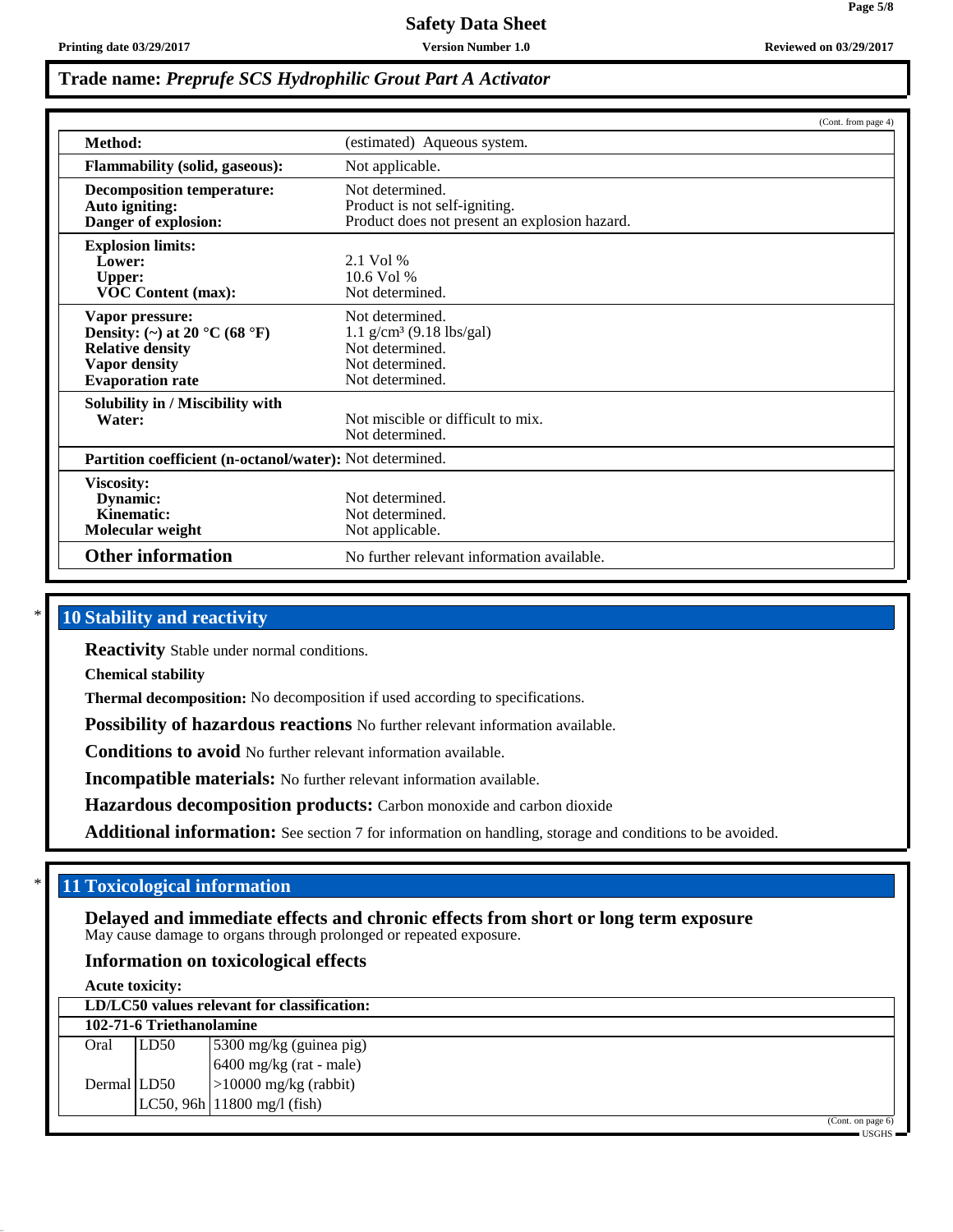**Page 6/8**

## **Trade name:** *Preprufe SCS Hydrophilic Grout Part A Activator*

| (Cont. from page 5)<br>111-42-2 Diethanolamine                                                                                                                           |    |
|--------------------------------------------------------------------------------------------------------------------------------------------------------------------------|----|
|                                                                                                                                                                          |    |
| LD50<br>$710$ mg/kg (rat)<br>Oral                                                                                                                                        |    |
| <b>Primary irritant effect:</b>                                                                                                                                          |    |
| on the skin: Causes skin irritation.                                                                                                                                     |    |
| on the eye: Causes serious eye damage.                                                                                                                                   |    |
| inhalation: No irritating effect expected                                                                                                                                |    |
| <b>Ingestion:</b><br>May cause damage to the kidneys, the liver and the blood through prolonged or repeated exposure. Route of exposure: Oral.                           |    |
| <b>Additional toxicological information:</b>                                                                                                                             |    |
| 102-71-6 Triethanolamine                                                                                                                                                 |    |
| NOEC/NOEL 16 mg/l (crustaceans) (Chronic NOEC)                                                                                                                           |    |
| <b>Carcinogenic categories</b>                                                                                                                                           |    |
| <b>IARC (International Agency for Research on Cancer) Human Carcinogenicity:</b><br>Group 1- Positive, Group 2A- Probable, Group 2B- Possible, Group 3- Not Classifiable |    |
| 102-71-6 Triethanolamine                                                                                                                                                 | 3  |
| 111-42-2 Diethanolamine                                                                                                                                                  | 2B |
| <b>NTP (National Toxicology Program)</b><br>K-Known to be carcinogenic, R-May reasonably be anticipated to be carcinogenic                                               |    |
|                                                                                                                                                                          |    |
| None of the ingredients is listed.                                                                                                                                       |    |
| <b>OSHA-Ca (Occupational Safety &amp; Health Administration)</b>                                                                                                         |    |
| None of the ingredients is listed.                                                                                                                                       |    |

## **12 Ecological information**

#### **Toxicity**

**Aquatic toxicity:**

**102-71-6 Triethanolamine**

EC50, 72h  $512 \text{ mg/l (algae)}$ 

EC50, 48h 609.88 mg/l (daphnia magna)

**Persistence and degradability** No further relevant information available.

### **Behavior in environmental systems:**

**Bioaccumulative potential** No further relevant information available.

**Mobility in soil** No further relevant information available.

### **Additional ecological information:**

General notes: Do not allow undiluted product or large quantities of it to reach ground water, water course or sewage system.

## **Results of PBT and vPvB assessment**

**PBT:** Not applicable.

**vPvB:** Not applicable.

**Other adverse effects** No further relevant information available.

## **13 Disposal considerations**

## **Disposal methods:**

Consult all regulations (federal, state, provincial, local) or a qualified waste disposal firm when characterizing product for disposal. Dispose of waste in accordance with all applicable regulations.

(Cont. on page 7)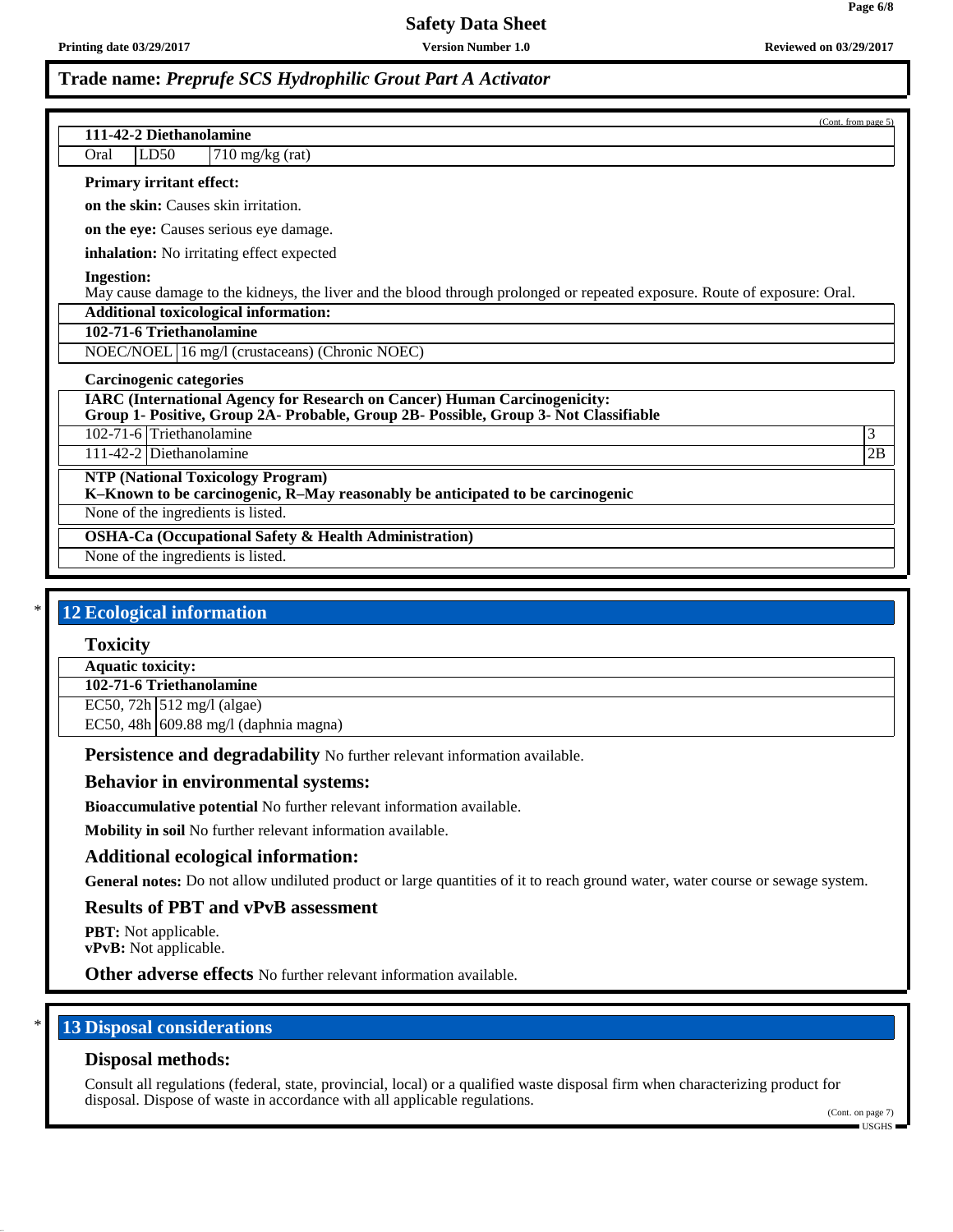## **Trade name:** *Preprufe SCS Hydrophilic Grout Part A Activator*

### **Recommendation:**



Must not be disposed of together with household garbage. Do not allow product to reach sewage system.

## **Uncleaned packagings:**

**Recommendation:** Dispose of contents/container in accordance with local/regional/national/international regulations.

| <b>14 Transport information</b>                                                                                                                                                                                       |                 |                               |                 |
|-----------------------------------------------------------------------------------------------------------------------------------------------------------------------------------------------------------------------|-----------------|-------------------------------|-----------------|
| <b>UN-Number</b><br>DOT, IMDG, IATA                                                                                                                                                                                   | Not applicable. |                               |                 |
| UN proper shipping name<br>DOT, IMDG, IATĀ                                                                                                                                                                            | Not applicable. |                               |                 |
| <b>Transport hazard class(es)</b>                                                                                                                                                                                     |                 |                               |                 |
| DOT, IMDG, IATA<br><b>Class</b>                                                                                                                                                                                       | Not applicable. |                               |                 |
| <b>Packing group</b><br>DOT, IMDG, IATA                                                                                                                                                                               | Not applicable. |                               |                 |
| <b>Environmental hazards:</b><br><b>Marine pollutant:</b>                                                                                                                                                             | No              |                               |                 |
| <b>Special precautions for user</b><br>Not applicable.<br>Transport/Additional information: Not classified as a dangerous good for transport by road, rail or air.<br><b>DOT</b><br><b>Remarks:</b><br>Not Regulated. |                 |                               |                 |
|                                                                                                                                                                                                                       |                 | <b>UN</b> "Model Regulation": | Not applicable. |

## **15 Regulatory information**

**SARA (Superfund Amendments and Reauthorization Act)**

**Section 302/304 (extremely hazardous substances):**

None of the ingredients is listed.

**Section 313 Reportable Ingredients (Chemicals present below reporting threshold are exempt):**

111-42-2 Diethanolamine 17.4%

**SARA Section 312/Tier I & II Hazard Categories:** Health Hazard - Skin Corrosion or Irritation

Health Hazard - Serious eye damage or eye irritation

Health Hazard - Specific target organ toxicity (single or repeated exposure)

**North America Chemical Inventory Status**

**TSCA (Toxic Substances Control Act - United States):**

All ingredients are listed or exempt from listing unless otherwise noted below.

**CEPA (Canadian DSL):**

All ingredients are listed or exempt from listing unless otherwise noted below.

## **Right to Know Ingredient Disclosure:**

68953-70-8 Oxirane, reaction products with ammonia, distillation residues

(Cont. on page 8)

**Page 7/8**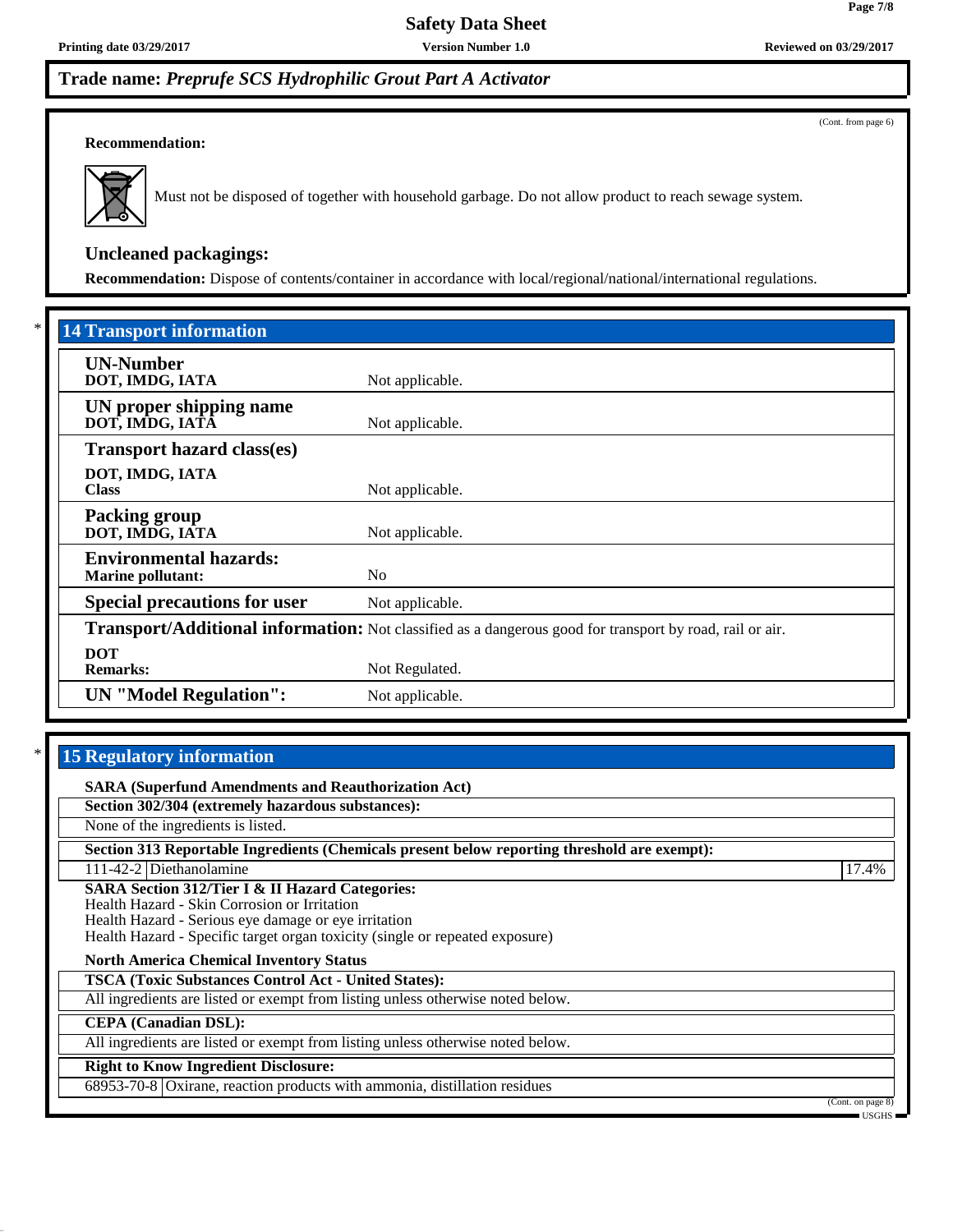**Printing date 03/29/2017 Version Number 1.0 Reviewed on 03/29/2017**

 $(C_{\text{opt}})$ 

USGHS

## **Trade name:** *Preprufe SCS Hydrophilic Grout Part A Activator*

|                                                                                                                                                                       | $\sigma$ (Com. nom page $\eta$ ) |
|-----------------------------------------------------------------------------------------------------------------------------------------------------------------------|----------------------------------|
| <b>California Proposition 65</b>                                                                                                                                      |                                  |
| <b>Chemicals known to cause cancer:</b>                                                                                                                               |                                  |
| None of the ingredients is listed.                                                                                                                                    |                                  |
| Chemicals known to cause reproductive toxicity for females:                                                                                                           |                                  |
| None of the ingredients is listed.                                                                                                                                    |                                  |
| Chemicals known to cause reproductive toxicity for males:                                                                                                             |                                  |
| None of the ingredients is listed.                                                                                                                                    |                                  |
| Chemicals known to cause developmental toxicity:                                                                                                                      |                                  |
| None of the ingredients is listed.                                                                                                                                    |                                  |
| <b>Carcinogenicity Categories</b>                                                                                                                                     |                                  |
| <b>EPA (Environmental Protection Agency)</b>                                                                                                                          |                                  |
| None of the ingredients is listed.                                                                                                                                    |                                  |
| TLV-ACGIH (THE American Conference of Governmental Industrial Hygienists)<br>Human Carcinogen - A1 Confirmed, A2 Suspected, A3 Unknown Relevance, A4 Not Classifiable |                                  |
| Triethanolamine                                                                                                                                                       | A <sub>3</sub>                   |
| NIOSH-Cancer (National Institute for Occupational Safety and Health)                                                                                                  |                                  |
| None of the ingredients is listed.                                                                                                                                    |                                  |
| Volatile Organic Compounds (VOC) reported per the Emission Standards.<br>If no g/L value is provided this product is not subject to above standard.                   |                                  |
|                                                                                                                                                                       |                                  |

## **16 Other information**

The data included herein are presented in accordance with various environment, health and safety regulations. It is the responsibility of a recipient of the data to remain currently informed on chemical hazard information, to design and update its own program and to comply with all national, federal, state and local laws and regulations applicable to safety, occupational health, right-to-know and environmental protection.

### **Department issuing SDS:**

GCP Applied Technologies 62 Whittemore Avenue Cambridge, MA 02140 USA USA: +1-617-876-1400 (24 hours) +1-800-354-5414

**Date of preparation / last revision** 03/29/2017 / -

**The first date of preparation** 06/02/2008

**Number of revision times and the latest revision date** 1.0 / 03/29/2017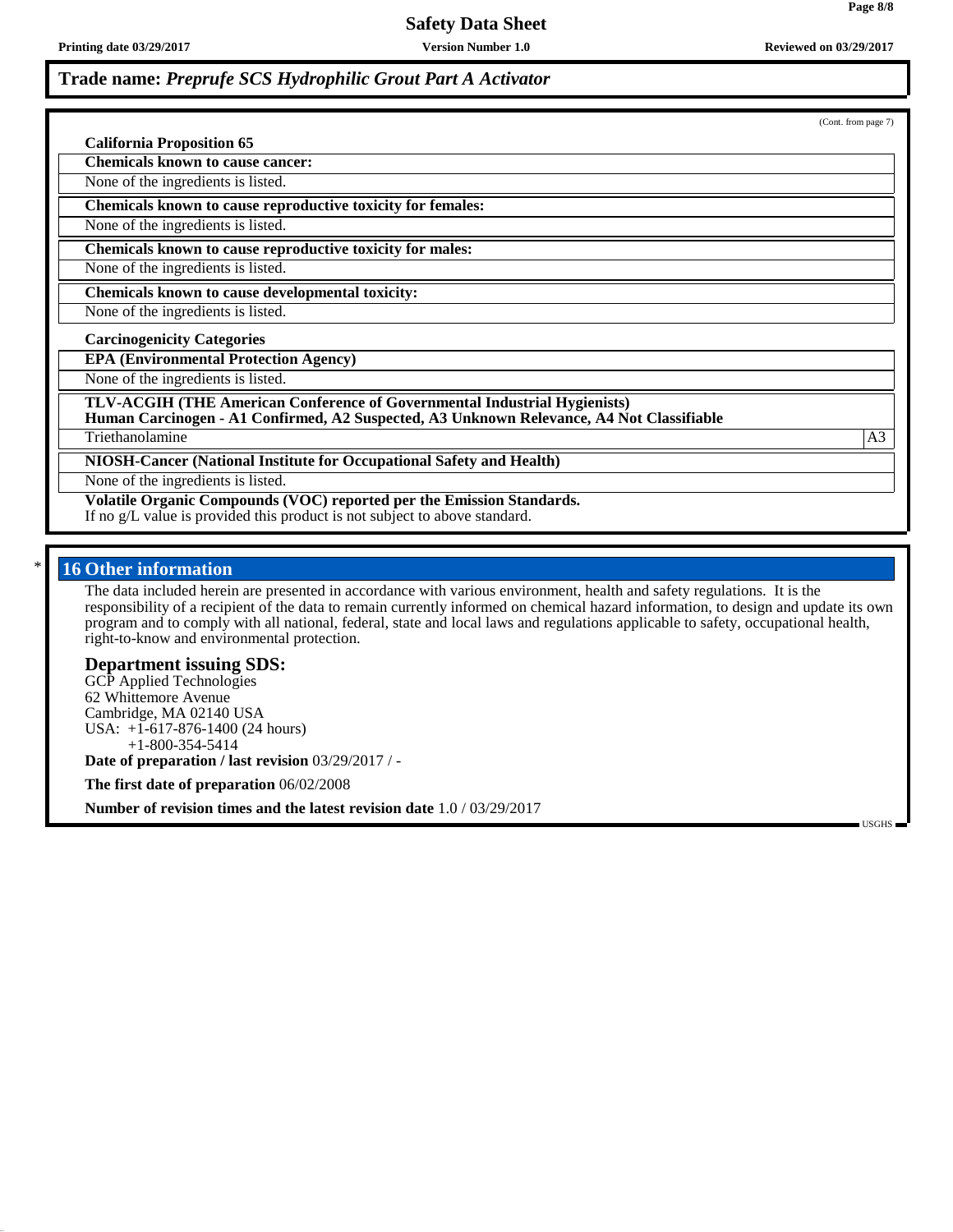

**Safety Data Sheet**

**Printing date 03/29/2017 Version Number 1.0 Reviewed on 03/29/2017**

**Page 1/8**

### \* **1 Identification**

### **Product identifier**

**Trade name:** *Preprufe SCS Hydrophilic Grout Part B Activator*

**SDS ID Number:** 46307

**Relevant identified uses of the substance or mixture, and uses advised against** Specialty construction product. Not intended for other uses

### **Details of the supplier of the safety data sheet**

**Manufacturer/Supplier:**

GCP Applied Technologies 62 Whittemore Avenue Cambridge, MA 02140 USA

GCP Canada, Inc. 294 Clements Road W. Ajax, Ontario L1S 3C6 Canada

#### **Information department:**

Environmental Health & Safety USA: +1-617-876-1400 (24 hours) +1-800-354-5414 (8AM - 5PM) Not functional within Massachusetts CAN: 1-905-683-8561 (24 hours) Email address: msds.gcp@gcpat.com

**Transport Emergency:** Chemtrec +1-800-424-9300 (24 hours)

## \* **2 Hazard(s) identification**

## **Classification of the substance or mixture**

May intensify fire; oxidizer. Toxic if swallowed. May cause allergy or asthma symptoms or breathing difficulties if inhaled. May cause an allergic skin reaction.

#### **Label elements:**

#### **Hazard pictograms**



Danger

#### **Hazard statements**

May intensify fire; oxidizer. Toxic if swallowed. May cause allergy or asthma symptoms or breathing difficulties if inhaled. May cause an allergic skin reaction. **Precautionary statements** Take any precaution to avoid mixing with combustibles. Avoid breathing dust/fume/gas/mist/vapors/spray Wear protective gloves/protective clothing/eye protection/face protection.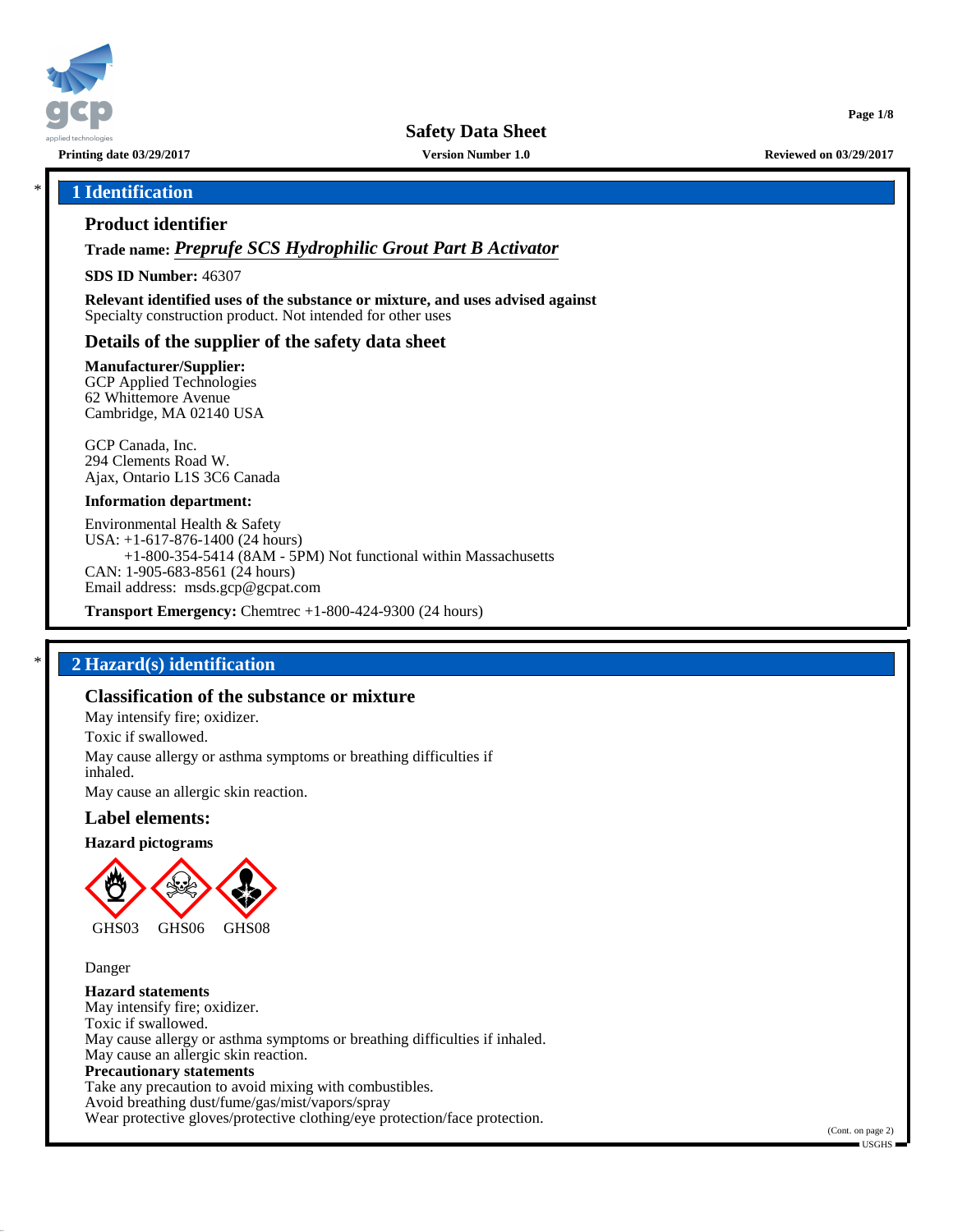## **Trade name:** *Preprufe SCS Hydrophilic Grout Part B Activator*

Keep away from heat.

[In case of inadequate ventilation] wear respiratory protection. Keep/Store away from clothing/combustible materials. IF SWALLOWED: Immediately call a POISON CENTER/ doctor. IF ON SKIN: Wash with plenty of water. **NFPA ratings (scale 0 - 4)**

1 3  $\overline{\mathbf{0}}$ OX  $Health = 1$ Fire  $= 3$ Reactivity  $= 0$ 

The substance possesses oxidizing properties. **HMIS-ratings (scale 0 - 4)**

**HEALTH**  FIRE \*1 3 Health  $= *1$  $Flammability = 3$ Reactivity  $= 0$ 

## **Other hazards**

<mark>| REACTIVITY</mark> | 0

**Results of PBT and vPvB assessment**

**PBT:** Not applicable. **vPvB:** Not applicable.

## \* **3 Composition/information on ingredients**

### **Chemical characterization: Mixture**

**Description:** Mixture of the hazardous substance(s) listed below with additional nonhazardous ingredients.

**Hazardous components:**

7775-27-1 disodium peroxodisulphate 50-100%

**Additional information:** Non-hazardous ingredients may be listed in Section 15; Right-To-Know disclosure.

### \* **4 First-aid measures**

#### **Description of first aid measures**

**General information:** Get medical advice/attention if you feel unwell.

#### **After inhalation:**

Supply fresh air. If required, provide artificial respiration. Keep patient warm. Consult doctor if symptoms persist.

#### **After skin contact:**

Immediately wash contaminated skin with soap or mild detergent and water. If this chemical soaks clothing, immediately remove clothing and wash skin.

## **After eye contact:**

Rinse opened eye for several minutes under running water.

Rinse cautiously with water for several minutes.

## **After swallowing:**

Do NOT induce vomiting. Immediately call a doctor.

Never give anything by mouth to an unconscious person.

## **Information for doctor:**

**Most important symptoms and effects, both acute and delayed** Harmful if swallowed.

**Page 2/8**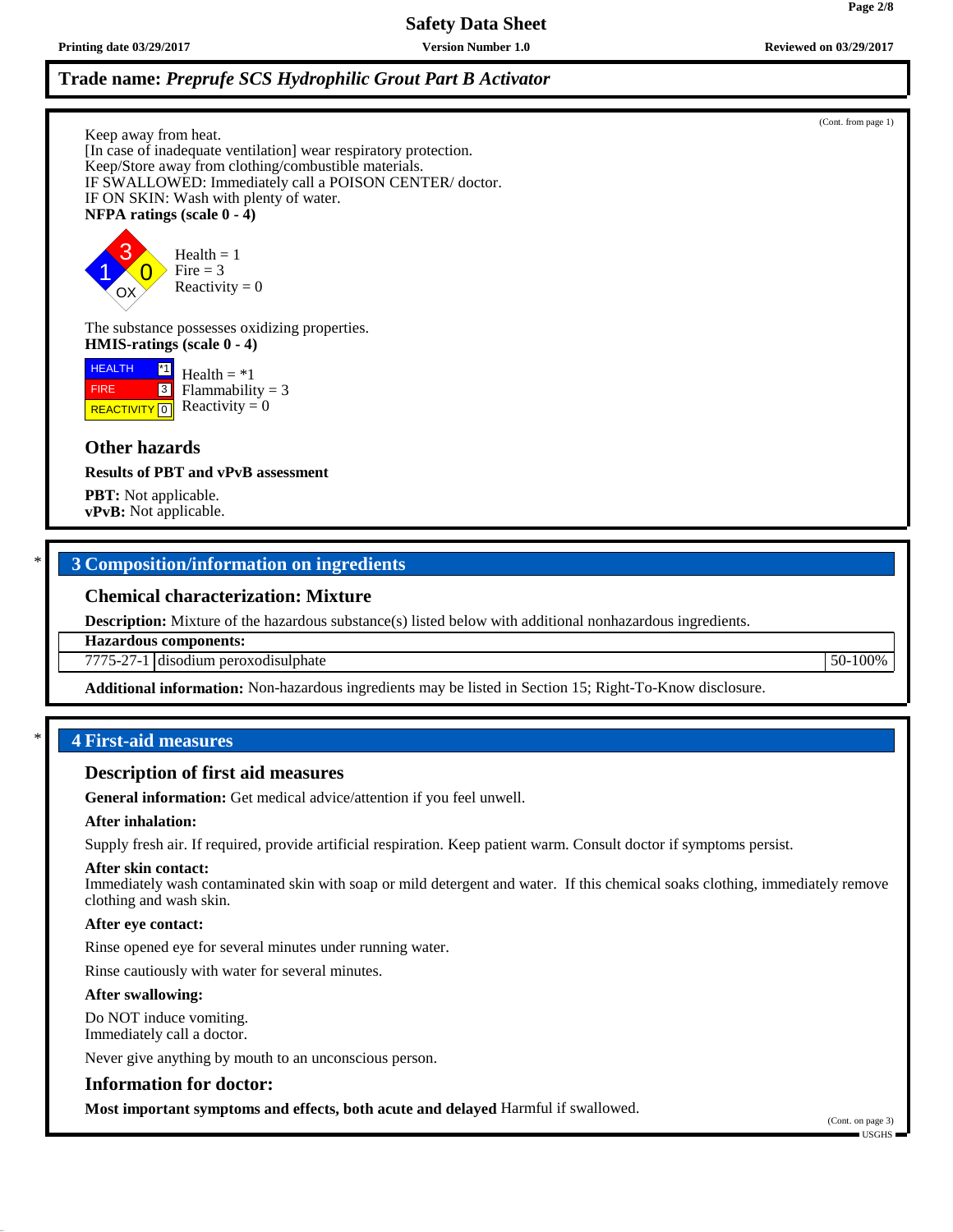**Trade name:** *Preprufe SCS Hydrophilic Grout Part B Activator*

(Cont. from page 2)

**Page 3/8**

**Indication of any immediate medical attention and special treatment needed** No further relevant information available.

### \* **5 Fire-fighting measures**

**Special hazards arising from the substance or mixture** No further relevant information available.

**Additional information** Collect contaminated fire fighting water separately. It must not enter the sewage system.

## **6 Accidental release measures**

### **Personal precautions, protective equipment and emergency procedures**

Wear protective equipment. Keep unprotected persons away.

### **Methods and material for containment and cleaning up:**

Contain and/or absorb spill with inert material (i.e. sand, vermiculite) then place in a suitable container.

Sweep up spilled product into receptacles.

Dispose contaminated material as waste according to section 13 of the SDS.

### **Reference to other sections**

See Section 7 for information on safe handling.

See Section 8 for information on personal protection equipment.

See Section 13 for disposal information.

### \* **7 Handling and storage**

#### **Handling:**

**Precautions for safe handling**

Open and handle receptacle with care.

Do not breathe dust.

Prevent formation of dust.

**Information about protection against explosions and fires:** No special measures required.

### **Conditions for safe storage, including any incompatibilities**

**Storage:**

**Information about storage in one common storage facility:** No special measures required.

**Further information about storage conditions:** Keep receptacle tightly sealed.

**Specific end use(s)** No further relevant information available.

## \* **8 Exposure controls/personal protection**

**Additional information about design of technical systems:** No further data; see item 7.

### **Control parameters**

**Components with limit values that require monitoring at the workplace:**

## **7775-27-1 disodium peroxodisulphate**

TLV (USA) Long-term value: 0.1 mg/m<sup>3</sup> as Persulfates

**Additional information:** The lists that were valid during the creation were used as basis.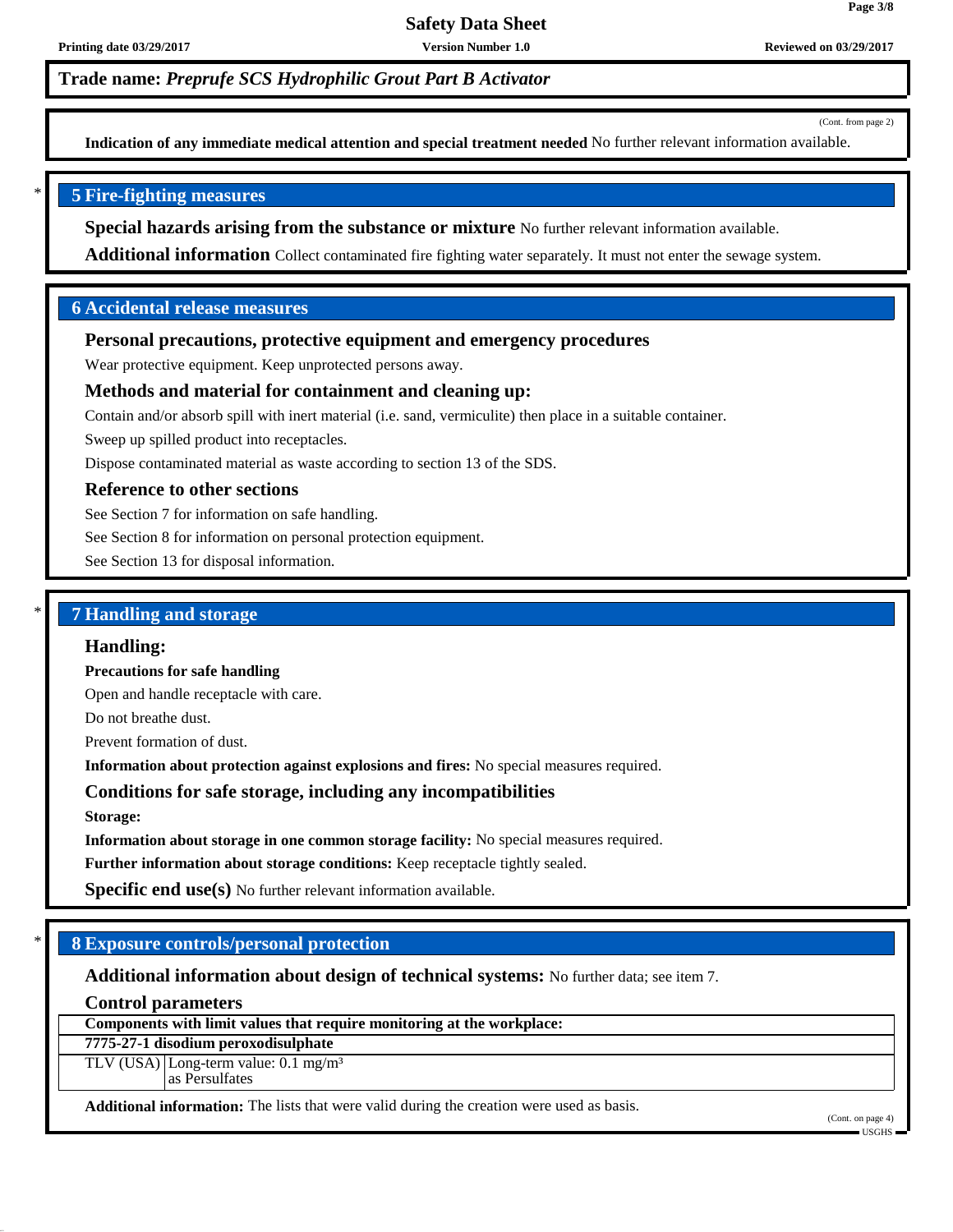**Page 4/8**

## **Trade name:** *Preprufe SCS Hydrophilic Grout Part B Activator*

(Cont. from page 3)

## **Exposure controls**

**Personal protective equipment:**

#### **General protective and hygienic measures:**

Avoid contact with the eyes and skin.

The usual precautionary measures for handling chemicals should be followed.

#### **Breathing equipment:**

Control exposure to ingredients with workplace control parameters if mentioned above. If no ingredients are listed, respiratory protection is generally not required.

If exposure limits are listed and may be exceeded, use approved respiratory protective equipment and filter type appropriate for the listed ingredients. (NIOSH, CEN, etc.).

**Protection of hands:** Gloves should be worn to prevent skin contact and should be impermeable and resistant to the product.

**Material of gloves** Gloves should be worn to prevent skin contact and should be impermeable and resistant to the product.

#### **Eye protection:**



Safety glasses with side shield protection.

Safety glasses with side shields should be worn to prevent contact due to splashing. Under high vapor mist concentrations, tightly sealed goggles should be worn.



A face shield should also be worn if there is potential exposure to splash or spray.

#### **Body protection:**

Protective work clothing

Use personal protective equipment as required.

Take off contaminated clothing.

## \* **9 Physical and chemical properties**

| Information on basic physical and chemical properties                                                                           |                                                                     |                                    |
|---------------------------------------------------------------------------------------------------------------------------------|---------------------------------------------------------------------|------------------------------------|
| <b>General Information</b>                                                                                                      |                                                                     |                                    |
| Appearance:                                                                                                                     |                                                                     |                                    |
| Form:                                                                                                                           | Powder                                                              |                                    |
| Color:                                                                                                                          | <b>Colorless</b>                                                    |                                    |
| Odor:                                                                                                                           | Pungent                                                             |                                    |
| Odor threshold:                                                                                                                 | Not determined.                                                     |                                    |
| pH-value $(\sim)$ at 20 °C (68 °F):                                                                                             | 6                                                                   |                                    |
| <b>Change in condition</b><br><b>Melting point/Melting range:</b><br><b>Boiling point/Boiling range:</b><br><b>Flash point:</b> | Undetermined.<br>Undetermined.<br>Not determined                    |                                    |
| <b>Flammability (solid, gaseous):</b>                                                                                           | Contact with combustible material may cause fire.                   |                                    |
| <b>Decomposition temperature:</b><br>Auto igniting:<br>Danger of explosion:                                                     | Not determined.<br>Product is not self-igniting.<br>Not determined. |                                    |
|                                                                                                                                 |                                                                     | (Cont. on page 5)<br>$-$ USGHS $-$ |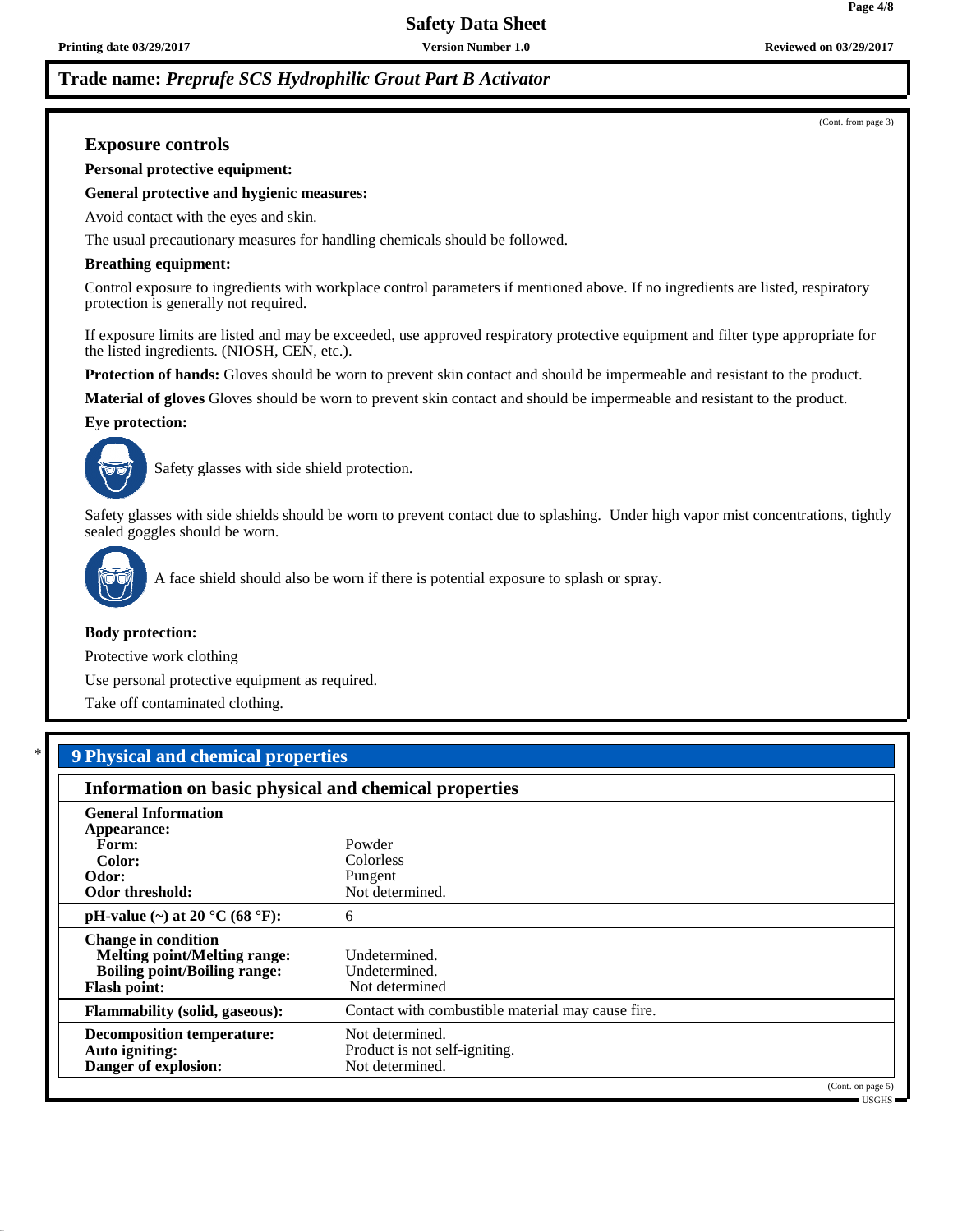**Page 5/8**

## **Trade name:** *Preprufe SCS Hydrophilic Grout Part B Activator*

|                                                                                                                         |                                                                                                                      | (Cont. from page 4) |
|-------------------------------------------------------------------------------------------------------------------------|----------------------------------------------------------------------------------------------------------------------|---------------------|
| <b>Explosion limits:</b><br>Lower:<br><b>Upper:</b><br><b>VOC Content (max):</b>                                        | Not determined.<br>Not determined.<br>Not determined.                                                                |                     |
| Vapor pressure:<br>Density: (~) at 20 °C (68 °F)<br><b>Relative density</b><br>Vapor density<br><b>Evaporation</b> rate | Not applicable.<br>$2.6$ g/cm <sup>3</sup> (21.697 lbs/gal)<br>Not determined.<br>Not applicable.<br>Not applicable. |                     |
| Solubility in / Miscibility with<br>Water:                                                                              | Not miscible or difficult to mix.                                                                                    |                     |
| <b>Partition coefficient (n-octanol/water):</b> Not determined.                                                         |                                                                                                                      |                     |
| <b>Viscosity:</b><br>Dynamic:<br>Kinematic:<br>Molecular weight                                                         | Not applicable.<br>Not applicable.<br>$238.09$ g/mol<br>Not applicable.                                              |                     |
| <b>Other information</b>                                                                                                | No further relevant information available.                                                                           |                     |

## **10 Stability and reactivity**

**Reactivity** Stable under normal conditions.

**Chemical stability**

**Thermal decomposition:** No decomposition if used according to specifications.

**Possibility of hazardous reactions** No further relevant information available.

**Conditions to avoid** No further relevant information available.

**Incompatible materials:** No further relevant information available.

**Hazardous decomposition products:** Carbon monoxide and carbon dioxide

**Additional information:** See section 7 for information on handling, storage and conditions to be avoided.

## \* **11 Toxicological information**

### **Information on toxicological effects**

**Acute toxicity:**

#### **Primary irritant effect:**

**on the skin:** No irritating effect expected

**on the eye:** No irritating effect expected

**inhalation:** No irritating effect expected

**Ingestion:** Toxic if swallowed.

#### **Sensitization:**

May cause allergy or asthma symptoms or breathing difficulties if inhaled. May cause an allergic skin reaction.

## **Additional toxicological information:** Toxic

(Cont. on page 6) USGHS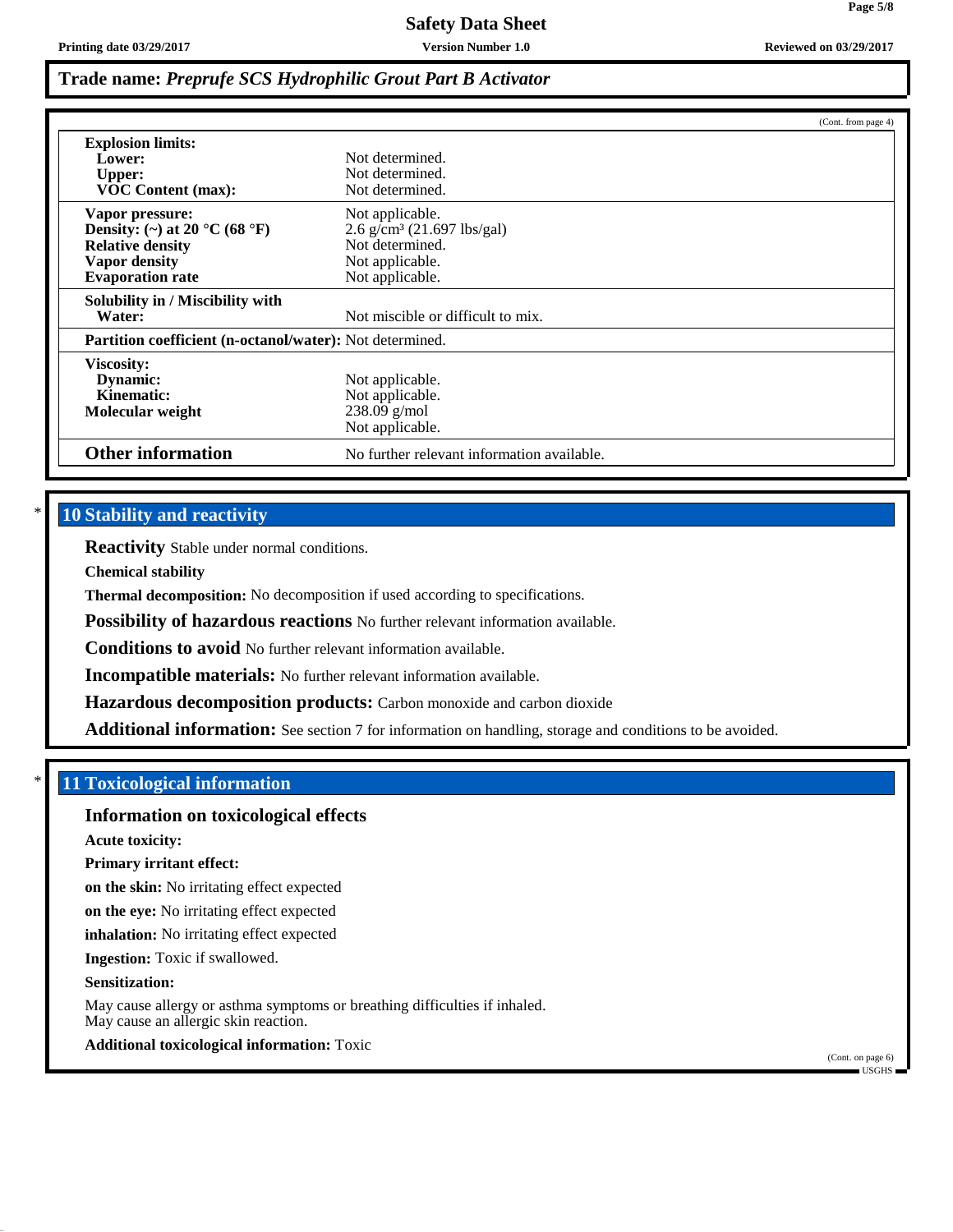**Safety Data Sheet**

## **Trade name:** *Preprufe SCS Hydrophilic Grout Part B Activator*

(Cont. from page 5)

#### **Carcinogenic categories**

**IARC (International Agency for Research on Cancer) Human Carcinogenicity: Group 1- Positive, Group 2A- Probable, Group 2B- Possible, Group 3- Not Classifiable**

None of the ingredients is listed.

**NTP (National Toxicology Program)**

**K–Known to be carcinogenic, R–May reasonably be anticipated to be carcinogenic**

None of the ingredients is listed.

**OSHA-Ca (Occupational Safety & Health Administration)**

None of the ingredients is listed.

## **12 Ecological information**

### **Toxicity**

**Aquatic toxicity:** No further relevant information available.

**Persistence and degradability** No further relevant information available.

### **Behavior in environmental systems:**

**Bioaccumulative potential** No further relevant information available.

**Mobility in soil** No further relevant information available.

### **Additional ecological information:**

General notes: Do not allow undiluted product or large quantities of it to reach ground water, water course or sewage system.

**Results of PBT and vPvB assessment**

**PBT:** Not applicable. **vPvB:** Not applicable.

**Other adverse effects** No further relevant information available.

## **13 Disposal considerations**

### **Disposal methods:**

Consult all regulations (federal, state, provincial, local) or a qualified waste disposal firm when characterizing product for disposal. Dispose of waste in accordance with all applicable regulations.

## **Recommendation:**



Must not be disposed of together with household garbage. Do not allow product to reach sewage system.

## **Uncleaned packagings:**

**Recommendation:** Dispose of contents/container in accordance with local/regional/national/international regulations.

| $\ast$ | <b>14 Transport information</b>       |                   |                                        |
|--------|---------------------------------------|-------------------|----------------------------------------|
|        | <b>UN-Number</b><br>DOT, IMDG, IATA   | UN1505            |                                        |
|        | UN proper shipping name<br><b>DOT</b> | Sodium persulfate |                                        |
|        |                                       |                   | (Cont. on page 7)<br>$\cdot$ usghs $=$ |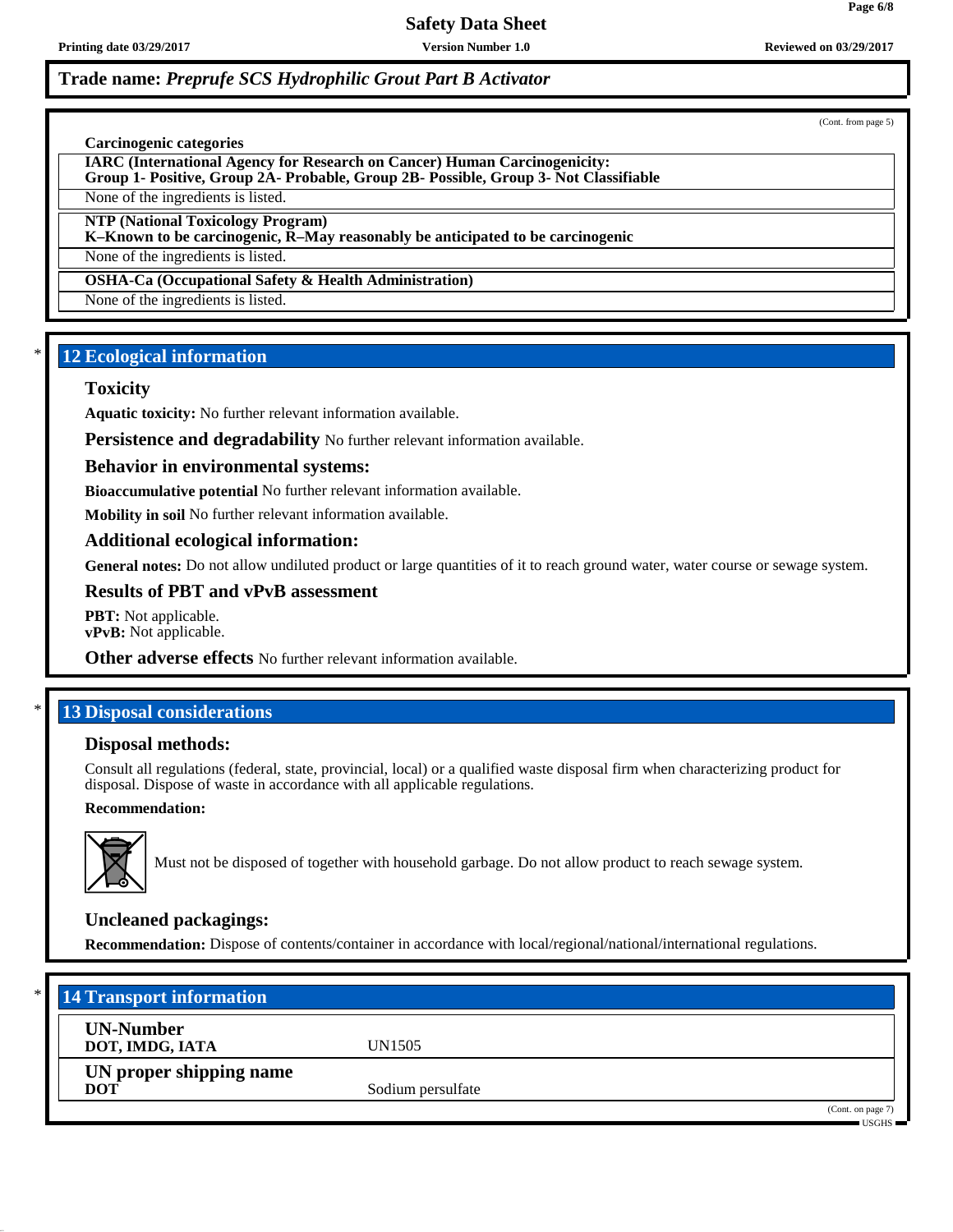**Trade name:** *Preprufe SCS Hydrophilic Grout Part B Activator*

|                                                                                                          | (Cont. from page 6)                                                                                                    |
|----------------------------------------------------------------------------------------------------------|------------------------------------------------------------------------------------------------------------------------|
| <b>IMDG, IATA</b>                                                                                        | <b>SODIUM PERSULPHATE</b>                                                                                              |
| <b>Transport hazard class(es)</b>                                                                        |                                                                                                                        |
| <b>DOT</b>                                                                                               |                                                                                                                        |
|                                                                                                          |                                                                                                                        |
| <b>Class</b><br>Label                                                                                    | 5.1 Oxidizing substances<br>5.1                                                                                        |
| <b>IMDG, IATA</b>                                                                                        |                                                                                                                        |
| Ő                                                                                                        |                                                                                                                        |
| <b>Class</b><br>Label                                                                                    | 5.1 Oxidizing substances<br>5.1                                                                                        |
| <b>Packing group</b><br>DOT, IMDG, IATA                                                                  | III                                                                                                                    |
| <b>Environmental hazards:</b><br><b>Marine pollutant:</b>                                                | N <sub>o</sub>                                                                                                         |
| <b>Special precautions for user</b><br>Danger code (Kemler):<br><b>EMS</b> Number:                       | Warning: Oxidizing substances<br>50<br>$F-A, S-Q$                                                                      |
| Transport/Additional information: Not classified as a dangerous good for transport by road, rail or air. |                                                                                                                        |
| <b>IMDG</b><br>Limited quantities (LQ)<br><b>Excepted quantities (EQ)</b>                                | 5 kg<br>Code: E1<br>Maximum net quantity per inner packaging: 30 g<br>Maximum net quantity per outer packaging: 1000 g |
| <b>UN</b> "Model Regulation":                                                                            | UN1505, Sodium persulfate, 5.1, III                                                                                    |

### **15 Regulatory information**

**SARA (Superfund Amendments and Reauthorization Act)**

**Section 302/304 (extremely hazardous substances):**

None of the ingredients is listed.

**Section 313 Reportable Ingredients (Chemicals present below reporting threshold are exempt):**

None of the ingredients is listed.

**SARA Section 312/Tier I & II Hazard Categories:** Physical Hazard - Oxidizer (solid, liquid, or gas) Health Hazard - Acute toxicity (any route of exposure) Health Hazard - Respiratory or Skin Sensitization

**North America Chemical Inventory Status**

**TSCA (Toxic Substances Control Act - United States):**

All ingredients are listed or exempt from listing unless otherwise noted below.

#### **CEPA (Canadian DSL):**

All ingredients are listed or exempt from listing unless otherwise noted below.

(Cont. on page 8) USGHS